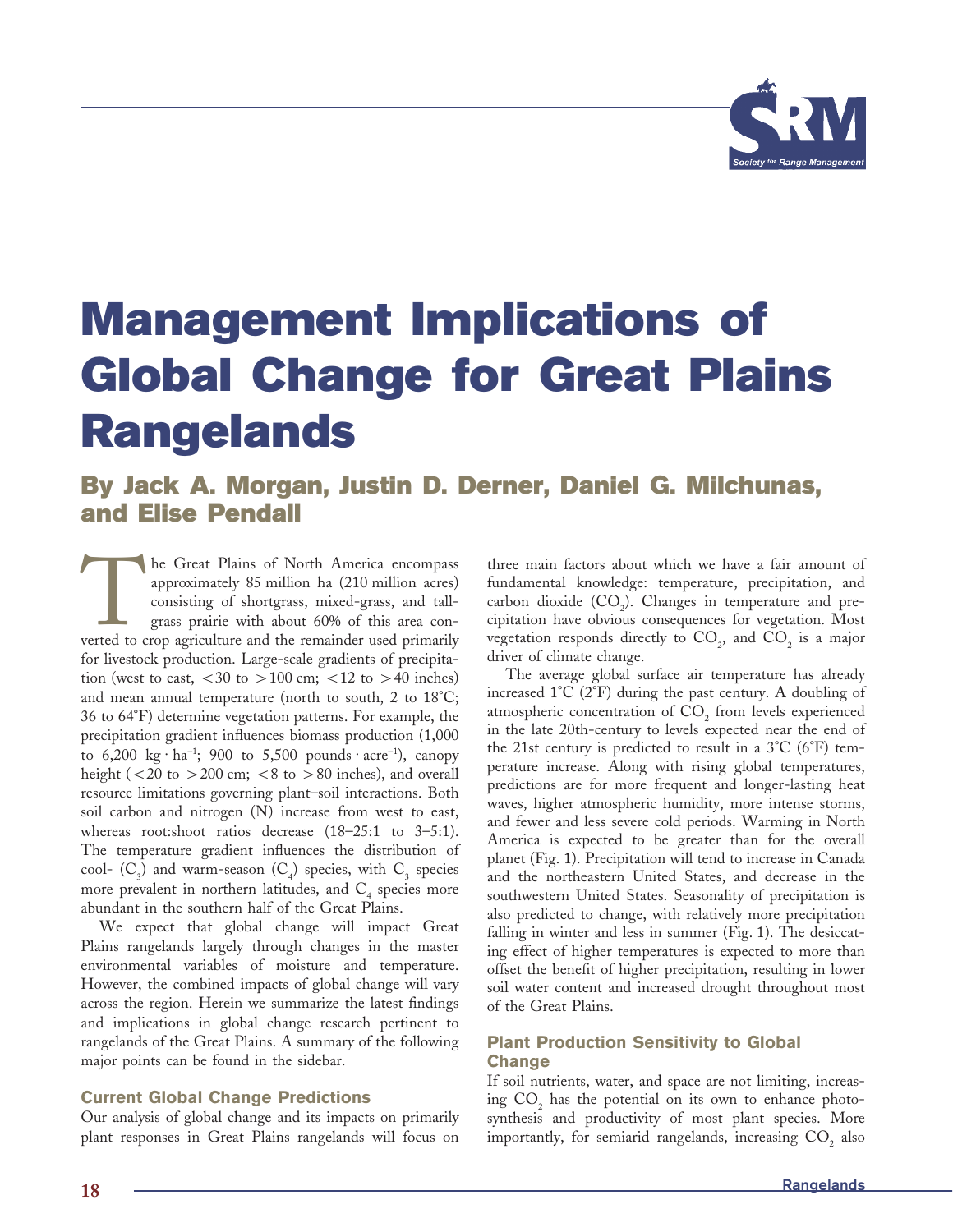#### **Global Change and Consequences for Great Plains Rangelands**

#### **Predictions of Global Changes**

- Atmospheric CO<sub>2</sub> increasing, predicted to continue far into future
- Mean surface air temperatures rising in region over 6°F this century
- More intense and less predictable hydrologic cycle – Mid-continental drying
- **Vegetation Productivity and Community Responses**
- Increased plant production in northern latitude and high altitude Great Plains rangelands
- Possible decreased plant productivity in southern Great Plains
- Plant species changes are likely already underway
- Forbs, woody plants, and legumes could increase
- Changes in balance between cool- and warm-season perennial grasses unknown
- Invasive species could be promoted by global change **Soil Nutrients and Forage Quality**
- Possible long-term decline in available forms of soil N
- Possible reduction in forage N and quality
- Plant species changes will impact forage quality
- **Management/Policy Implications**
- Changes in plant community, productivity, seasonality of plant growth, and forage quality will require adjustments in management (stocking rate, animal breeds and species, changes in enterprise)
- Improved monitoring and understanding of vegetation dynamics in state-and-transition models will be critical for optimizing resources, minimizing potential downside of global changes, and developing sustainable and realistic future management scenarios

reduces plant water loss, thereby increasing plant water use efficiency. In the northern Great Plains and in high altitude rangelands where seasonal cold temperatures limit plant production, combined warming and higher  $CO<sub>2</sub>$  might continue to enhance plant production, at least for the next few decades or so. However, in the southern Great Plains, production is likely to decline if the positive effects of  $CO<sub>2</sub>$ on water savings and plant production are countered by the negative effects of warming-induced desiccation and more variable precipitation patterns. The final outcome of these global changes on plant productivity will depend on local conditions and the degree to which each of these environmental factors change. As a result, the current positive effect of rising  $CO_2$  on plant production that has been underway for well over a century now (since the beginning of the Industrial Revolution) is likely to become increasingly modified in coming decades as climate change becomes more pronounced (also see Stokes et al., p. 40–45).

The alteration of plant community species composition due to differential plant species or functional group sensitivities to global change is a matter of concern for rangelands, where the economic value of the land depends in large part on plant community composition. However, our ability to predict how global change will impact composition of future rangeland plant communities is limited. Although precipitation and temperature have formerly been reliable predictors of relative abundances and distributions of plant groups such as cool-season  $C_3$  grasses, forbs, shrubs, and warm-season  $C_4$  grasses in the Great Plains, those patterns could be complicated in the future due to the effects of rising CO<sub>2</sub> on plants. For instance, warmer temperatures and drier conditions should continue to favor  $C_4$  grasses, but rising  $\mathrm{CO}_2$ should benefit  $C_3$  plant photosynthesis and growth rates. Further,  $CO_2$  is known to enhance other plant attributes that are important in determining plant community dynamics such as seedling recruitment, tap root growth, and N fixation. There is very little information on how these various plant characteristics will respond to multiple global changes over time to affect changes in species composition in native plant communities. Nevertheless, cumulative experimental evidence is beginning to reveal some trends suggesting that rising  $CO_2$  and temperature plus increased winter precipitation can favor herbaceous forbs, legumes, and woody plants in many Great Plains rangelands. These plant community shifts add to concerns about uncertain contributions of global change to exotic weed invasion. Most invasive weeds are in the  $C_3$  functional group, and may become more problematic on rangelands as  $CO<sub>2</sub>$ concentrations rise.

#### **Altered Fire Regimes**

Fire is an important feature of many Great Plains rangelands, and its frequency, intensity, and seasonality are likely to be affected by changes in climate, productivity, and species composition. Fire was an important factor in maintaining grass dominance in the more productive rangelands of the eastern Great Plains. In more recent times, the removal of fire and/or changes in its seasonality along with rising  $\mathrm{CO}_2$  have encouraged woody plant encroachment in many of these productive rangelands (Fig. 2). However, predicted changes in precipitation patterns could encourage more frequent and intense fires in the future, with increased winter precipitation driving early-season plant growth, and warmer, drier summers desiccating vegetation, increasing the probability of fire.

## **Feedbacks Involving Soil Nitrogen**

The ability of rangeland soils to provide adequate concentrations of essential nutrients is important in understanding plant species and community responses to global change.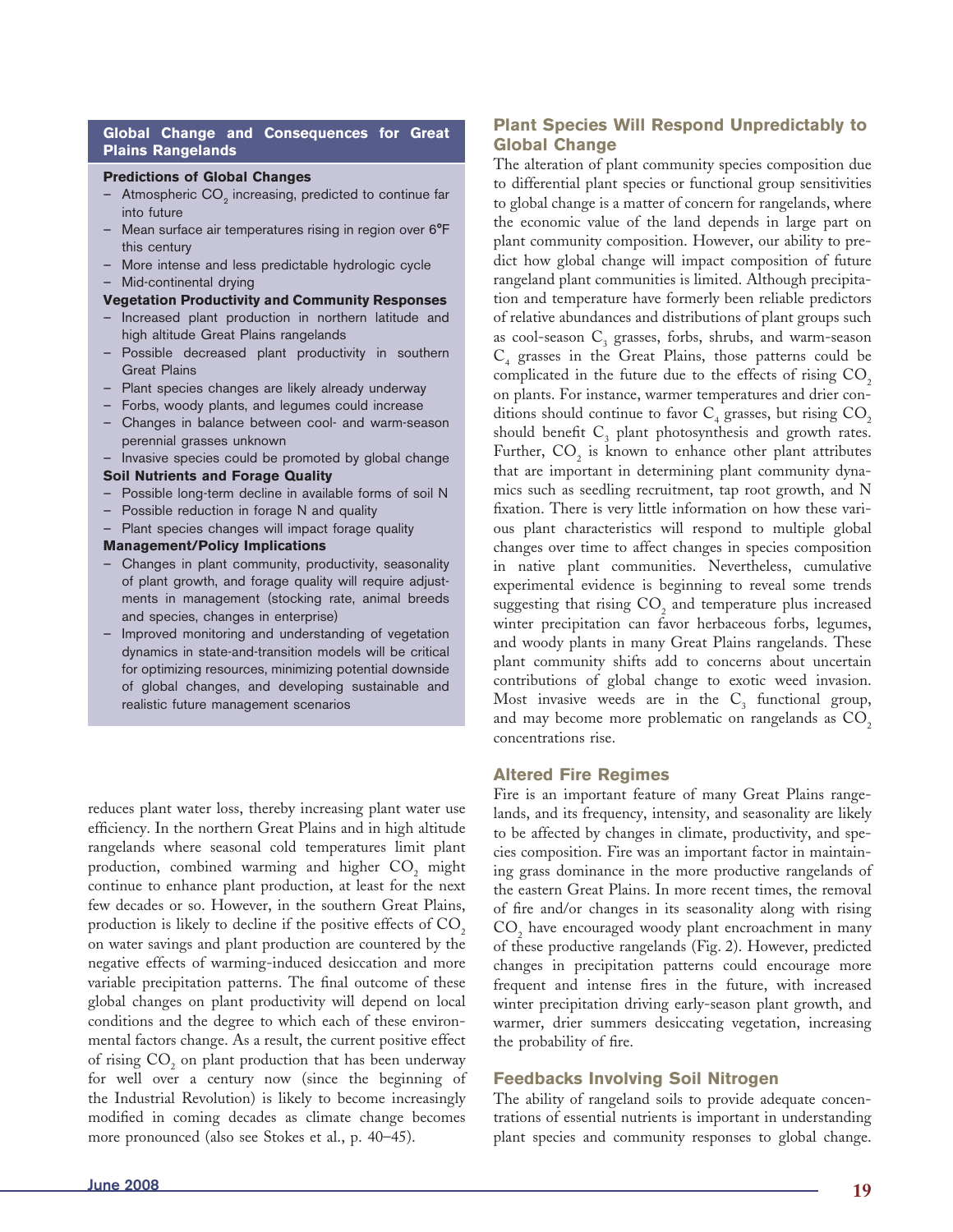

Figure 1. Temperature and precipitation changes over North America from the MMD-A1B simulations. Top row: Annual Mean, DJF (December, January, and February) and JJA (June, July, and August) temperature change between 1980–1999 and 2080–2099, averaged over 21 models. Middle row: same as top, but for fractional change in precipitation. Bottom row: number of models out of 21 that project increases in precipitation. From Christensen et al. 2007, figure 11.12.

For instance, the potential of  $CO<sub>2</sub>$  to enhance plant growth depends on the ability of soil to release more available N to meet increased demand. Experimentally increasing CO2 over native grasslands of Texas and Minnesota initially enhanced plant productivity, but after 3 yr, soil N became depleted and production declined. By contrast, in the more arid shortgrass steppe of Colorado, enhanced soil moisture availability under elevated  $\mathrm{CO}_2$  appeared to stimulate N mineralization, maintaining enhanced production even after 5 yr. Interactions of soil moisture and temperature complicate predictions of long-term rangeland nutrient availability. Although warmer temperatures can stimulate nutrient mineralization and plant productivity in tallgrass prairie, warming can reduce N availability in the drier portions of the Great Plains if soil drying decreases mineralization rates.

Effects of global change on nutrient cycling can also be mediated by changes in species composition. Nutrient availability can be enhanced if N-fixing legumes increase in abundance under higher  $CO<sub>2</sub>$ , or reduced if low-quality forage species are stimuated instead. Grazing animals can also influence nutrient cycling by diet selection and N return to the ecosystem, thereby mediating direct  $\mathrm{CO}_2$  or warming effects on N cycling. Thus, nutrient availability for livestock in grazed systems will be dependent on the interaction of plant species composition and soil N availability, plus N cycling by the livestock.

## **Forage Quality**

Quality of vegetation can be as important as its abundance for animal performance. Changes in N cycling often lead to lower total N or crude protein in plants as  $CO_2$  increases,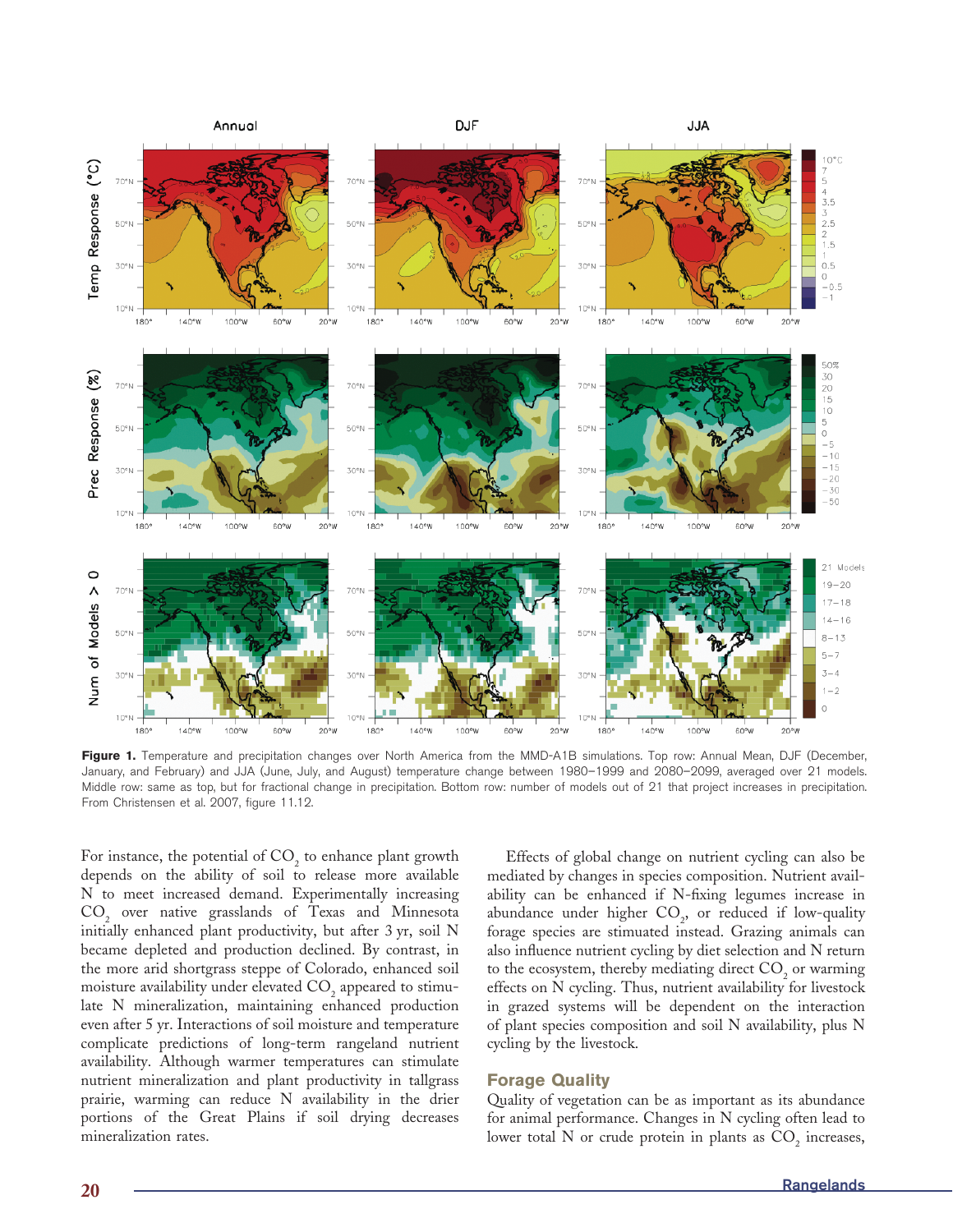

Figure 2. Tree islands in the tallgrass prairie of Kansas (photograph courtesy of Alan K. Knapp). Although the invasion of woody plants into rangelands is due to complex combinations of management (grazing and fire) and a host of environmental factors, evidence is accumulating that rising CO<sub>2</sub> and climate could be involved in these transitions.

although this is less evident in senescent vegetation. Increasing  $CO<sub>2</sub>$  tends to increase soluble carbohydrates, but has small or no effects on compounds such as hemicellulose and cellulose, which are more slowly and less fully digested, or such as lignin, which impedes digestion. However, responses can be species- and/or organ-dependent. In general, crude protein appears to be consistently negatively affected by  $CO<sub>2</sub>$ . In Great Plains rangelands, digestibility of affected plant tissues tends to decrease with higher  $\mathrm{CO}_2$ .

Temperature can also affect forage quality. Soluble sugars tend to accumulate below optimal growth temperatures. Increases above optimal growth temperatures can increase cell wall constituents along with stem tissues, reduce soluble sugar content, and result in a lowering of forage quality. A classic study of differences in forage quality across a latitude gradient showed an approximate 1% decrease in digestibility per 1°C (2°F) increase in temperature, moving from temperate to tropical regions. Warming may worsen problems of low forage quality caused by  $\mathrm{CO}_2$  in rangelands of the southern Great Plains, but counteract them in more temperate northern rangelands.

Changes in species composition of plant communities can also impact forage quality. Higher  $CO<sub>2</sub>$  can enhance production of  $C_3$  over  $C_4$  plants, and  $C_3$  plants tend to have higher quality and forage digestibility. However, two  $C_3$  species in the shortgrass steppe that showed strong production responses to CO<sub>2</sub>, needle-and-thread (*Hesperostipa comata*) and fringed sage (*Artemisia frigida*), are both relatively low forage quality species.

#### **Management and Policy Implications**

Evidence from experiments, computer modeling exercises, and long-term observations provide strong evidence that

rangelands are changing, and that many of those changes are linked to global change. Although there is still considerable uncertainty concerning how quickly climate and other global changes are developing, which regions will be affected most, and the particulars of exactly how plant communities and animals will be impacted by climate, there is a strong consensus that weather is becoming more extreme, climate more unpredictable, and droughts more common. What, then, are the management and policy implications for Great Plains rangelands? As climate and atmospheric  $CO<sub>2</sub>$  concentrations con-

tinue to change, stocking rates and grazing systems will need to be modified to optimize livestock use in regions where the seasonality, amount, and quality of forage production are altered. Greater production in northern and high-altitude rangelands in the near future might initially allow greater stocking rates, although not if soil N levels become depleted and forage quality declines. Increased occurrence and severity of drought in the southern and central Great Plains might reduce stocking rates or season of grazing in the next 30 yr or so. The same might eventually happen in the north. Throughout the region, ranchers and land managers will need to be flexible and proactive in dealing with a more variable forage supply, with greater dependence on grass banks and hay supplies, and tolerance for greater fluctuations in herd size and components (cowcalf, yearlings). Decision support systems that specifically address drought response strategies will become increasingly helpful to ranchers in dealing with a more variable and drought-prone climate.

Management practices are certain to shift substantially where global change results in significant alterations in plant and soil resources. Changes in the plant community or nutrient cycling that result in lower forage quality will mean greater expenditures on nongrazing season supplementation. A change in breed or in animal species, from cattle to sheep or goats, might eventually be needed in some regions to better match animals to a drier and/or warmer climate, or where grassland transitions to a savanna or woodland. Fire could become more or less important as a natural event and/ or management tool, depending on the combined effects of global change on the plant community. For rangelands in which livestock grazing becomes economically marginal, management might focus more on ecosystem services such as ecotourism, hunting, open space, wind energy, or carbon sequestration.

In general, future management for Great Plains rangelands will need to address an increasingly foreign landscape as our environment changes in unprecedented ways, and as a result, new plant communities arise. Such nonanalog communities might present a challenge because they are likely to differ from those previously studied. Our present notions of best management practices that draw heavily from our past ecological knowledge might be inadequate for future planning. As an example, state-and-transition models are recommended as decision support tools for individuals and